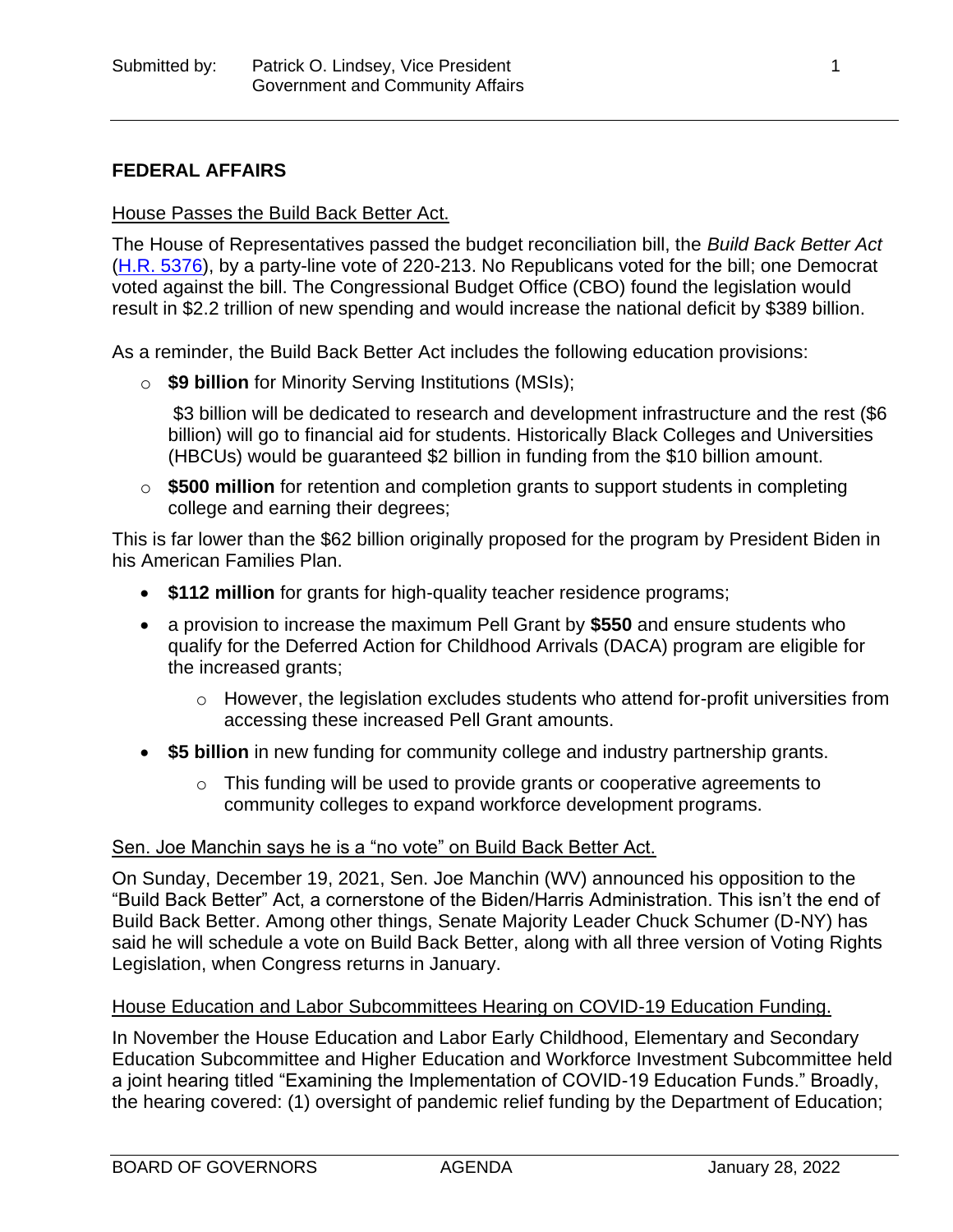(2) uses of pandemic relief funding; and (3) support for colleges and universities throughout the COVID-19 pandemic. Members also touched upon the new Enforcement Office at the Federal Student Aid Office to increase oversight of institutions of higher education.

# Members Introduce CURES 2.0.

On Monday, Reps. Diana DeGette (D-CO) and Fred Upton (R-MI) introduced *CURES 2.0* [\(H.R. 6000\)](https://www.congress.gov/bill/117th-congress/house-bill/6000?q=%7B%22search%22%3A%5B%22degette%22%2C%22degette%22%5D%7D&s=3&r=1), the follow up to 2016's 21<sup>st</sup> Century Cures Act [\(Pub. L. 114-255\)](https://www.congress.gov/bill/114th-congress/house-bill/34). The bill includes \$6.5 billion for the Advanced Research Projects Agency for Health (ARPA-H) and includes provisions to carry out a nationwide study of long COVID-19, increase clinical trial diversity, expand patient experience data collection, establish two new centers of excellence at the Food and Drug Administration (FDA), and advance federal agency collaboration on telehealth and digital health technology. In addition to these healthcare related provisions, the bill includes the text of the Research Investment to Spark the Economy Act (RISE) Act [\(H.R. 869\)](https://www.congress.gov/bill/116th-congress/house-bill/7308/), Rep. DeGette's legislation that was originally introduced in the summer of 2020 to provide \$25 billion in research funding for federal science agencies, research centers, and universities. Both members are planning to hold hearings on the legislation at the Energy and Commerce Committee in the coming months, although Rep. Upton has said he doubts the bill will be seriously considered on the floor before 2022, and others are reporting the bill isn't likely to see floor time until next summer.

# Lawmakers Urge President Biden to Take Action on Student Loans.

This week, Democratic Senators and Representatives pushed President Joe Biden to extend the pause on student loan payments and interest accrual, set to expire on January 31, 2022. Senator Elizabeth Warren (D-WA) [tweeted](https://twitter.com/SenWarren/status/1471542923418386435) about a study from Data for Progress finding 70 percent of voters support extending the pause. Rep. Jamaal Bowman (D-NY) also [sent a letter](https://twitter.com/JamaalBowmanNY/status/1471272696793243648?ref_src=twsrc%5Etfw%7Ctwcamp%5Eembeddedtimeline%7Ctwterm%5Eprofile%3AJamaalBowmanNY%7Ctwgr%5EeyJ0ZndfZXhwZXJpbWVudHNfY29va2llX2V4cGlyYXRpb24iOnsiYnVja2V0IjoxMjA5NjAwLCJ2ZXJzaW9uIjpudWxsfSwidGZ3X2hvcml6b25fdHdlZXRfZW1iZWRfOTU1NSI6eyJidWNrZXQiOiJodGUiLCJ2ZXJzaW9uIjpudWxsfSwidGZ3X3NwYWNlX2NhcmQiOnsiYnVja2V0Ijoib2ZmIiwidmVyc2lvbiI6bnVsbH19%7Ctwcon%5Etimelinechrome&ref_url=https%3A%2F%2Fwww.bowmanforcongress.com%2Fpress) calling for a new COVID-19 stimulus package in response to the spread of the Omicron variant, which would include the cancellation of all student loans. Late last week, White House Press Secretary Jen Psaki confirmed the President has no plans to extend the current pause, noting "a smooth transition back into repayment is a high priority for the administration." On Thursday, December 23, 2021, President Biden announced a pause in the repayment of student loans until May 1, 2022 and is unable to cancel student loans without an act of Congress.

## Education and Labor Committee Republicans Send Letter on PCAs.

Ranking Member of the House Education and Labor Committee Virginia Foxx (R-NC) and Rep. Julia Letlow (R-LA) sent a [letter](https://republicans-edlabor.house.gov/uploadedfiles/final_letter_to_oig_re_pcas.pdf) to the Department of Education's Inspector General Sandra Bruce requesting an investigation into the Department's decision to end their contracts with private collection agencies (PCAs). They argued that the decision to end these contracts will be detrimental to the student borrowers who rely on PCAs to bring them into good standing. In the letter, they also questioned if the Department will have "the necessary expertise, security clearance, and licensing required to complete collections work" as student loan payments resume in February.

President Biden Administration Announces Title IX Reform Timeline.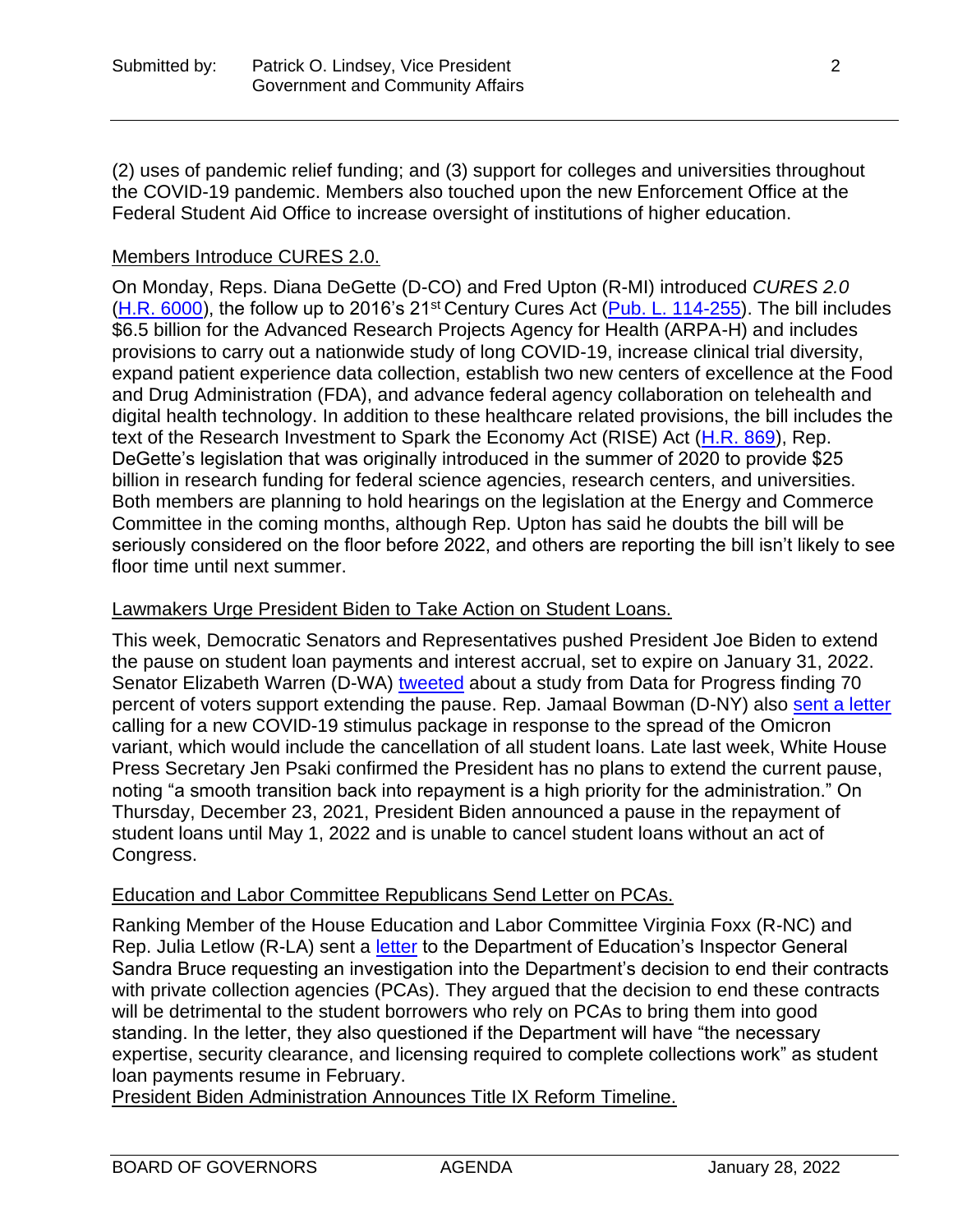The Biden Administration **announced** it would be releasing new Title IX regulatory proposals and protections for transgender students in April 2022. Rewriting Trump-era Title IX regulations has been a major focus for President Biden since assuming office. In response to the announcement, Assistant Secretary for the Office of Civil Rights at the Department of Education Catherine Lhamon said the new timeline "reflects the Department's commitment to work as speedily as possible toward appropriate and effective regulation in recognition of the importance of ensuring equal access to education for all students."

#### Application for Minority Serving Institutions to be Issued Imminently.

Federal Affairs and WSU personnel are monitoring the Federal Register and the Department of Education's websites daily for any news regarding issuance of applications for recognition as a minority-serving institution for the next year. The issuance of this application is imminent. A successful application would open the door for significant federal resources to support students.

#### President Biden Signs Executive Order on Customer Service Delivery of Federal Agencies.

President Biden signed an executive order (EO) titled *[Transforming Federal Customer](https://www.whitehouse.gov/briefing-room/presidential-actions/2021/12/13/executive-order-on-transforming-federal-customer-experience-and-service-delivery-to-rebuild-trust-in-government/)*  **[Experience and Service Delivery to Rebuild Trust in Government.](https://www.whitehouse.gov/briefing-room/presidential-actions/2021/12/13/executive-order-on-transforming-federal-customer-experience-and-service-delivery-to-rebuild-trust-in-government/)** Overall, the EO focuses on improving the direct services federal agencies provide to Americans. Regarding the Department of Education, the EO creates a singular website for Direct Loan borrowers to manage and repay all of their loans, streamlines and eliminates some paperwork that is required for individuals to access the Public Service Loan Forgiveness (PSLF) program, and directs the Department to begin offering recommendations for students of other services and programs that will make it easier for them to access higher education, such as broadband funding and healthcare support.

## **STATE AFFAIRS**

#### Budget Updates

#### *Closing out 2021:*

Governor Whitmer signed several significant supplemental budgets at the end of December 2021. One, HB 4398, aimed at traditional book closing measures and some specific funding supporting COVID-19 screening and testing in schools as well as emergency rental assistance among other things. The second, and more discretionary in nature, was SB 85 and its implementation bills SBs 769, 771 and HB 5603. The four bills invest \$1.5 billion dollars in newly created funds and programs administered by the Michigan Strategic Fund and Department of Labor and Economic Opportunity designed to attract businesses to Michigan and avoid losses such as Ford's decision to invest in Kentucky and Tennessee and Rivian's decision to invest in Georgia. The economic development supplemental and implementation bills represent a marked difference in the ability of the Administration and Legislative leaders to work together to produce quickly an agreed upon product. The investments should assist in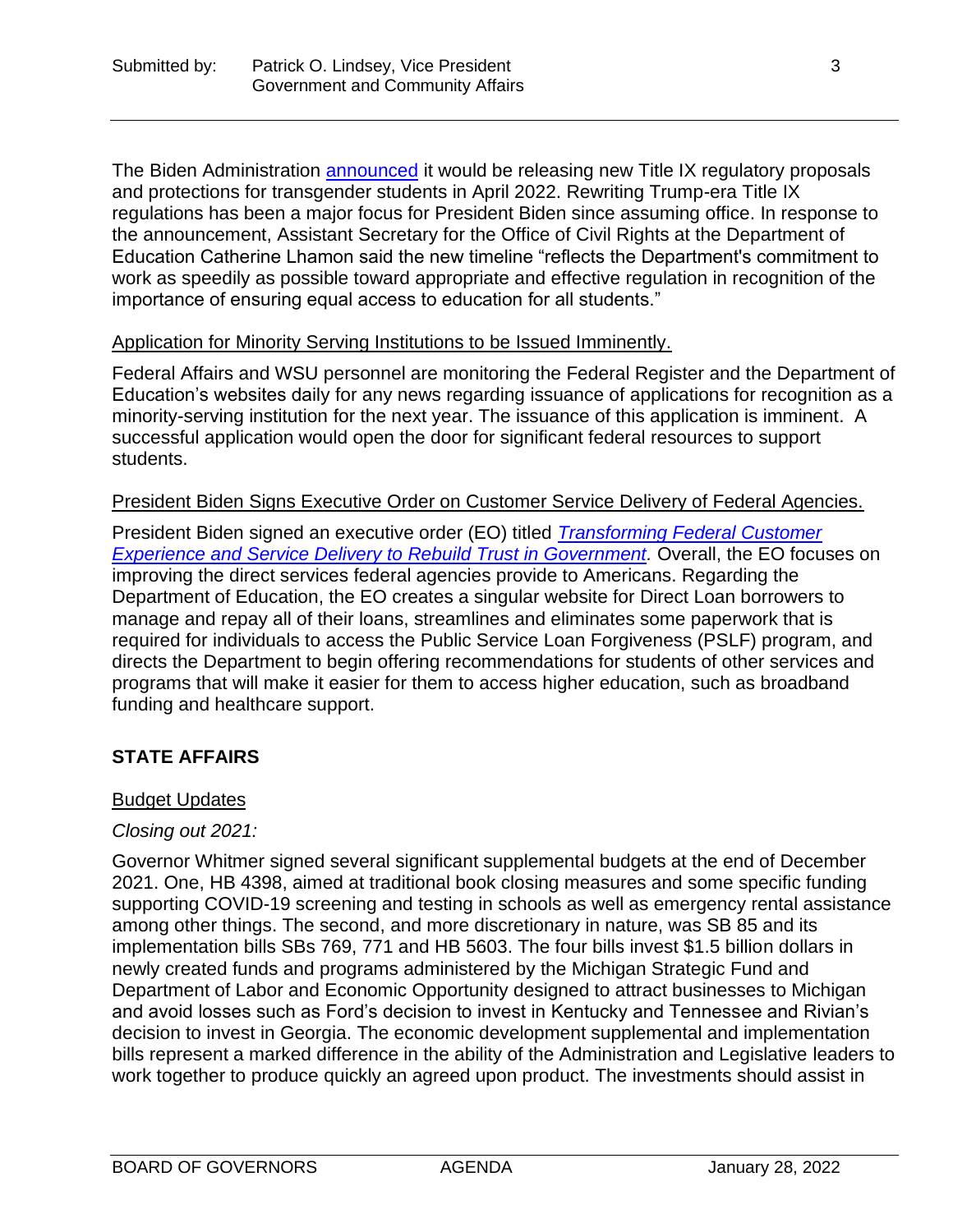drawing in large-scale projects to Michigan, and those employers will need the kind of highly trained workforce WSU is educating.

## *Looking Forward to 2022:*

The FY 2023 budget process will likely get underway during the first quarter of 2022, with the Governor issuing her executive budget recommendation in late February/early March. The House of Representatives has a new Higher Education Appropriations Subcommittee Chair, Rep. Ben Frederick (R-Owosso), who shares his full Appropriations Chair's opinion that there is a need to close the equity gap in higher education funding. What that looks like has yet to be determined but could include an outcomes-based metric approach or revisiting of a per-pupil funding mechanism or something entirely different. Rep. Frederick will most definitely take a measured, detail-oriented approach to the budget process.

In addition to advocating for increased funding for WSU operations, we continue to prioritize a few other opportunities for state investment, both through the traditional budget process and through federal dollar allocations in supplemental budget bills, including:

- Investing \$100 million dollars to support the construction of a new school of medicine building, jointly occupied with Karmanos Cancer Institute.
- Supporting the Michigan Association of State Universities' (MASU's) request for a \$400 million dollar investment in the Michigan Competitive Scholarship.
- Supporting funding to grow the state's social work workforce.
- Supporting funding expanding the C2 pipeline program to allow for mental health training opportunities for both in-school and out- of- school personnel.
- Retaining and growing existing state funded items like MiDOCS, Lycaki-Young, Poison Center, Psychiatric Nurse Practitioner growth, and Frontline Strong Together.

## **Legislation**

WSU DGCA continues to monitor state legislation and regulations that could impact our students, our faculty, our community, and our ability to carry out our mission. When formulating a university position, we work with internal subject matter experts to both craft the best position and to provide feedback to legislators. Further, we work collaboratively with both our URC partners and all 15 public universities to leverage our collective positions and create favorable outcomes as often as possible. We are currently monitoring, and actively engaging, on several pieces of legislation including, but not limited to, the following:

- House Bill 4512 (Hornberger) clarifying the removal procedures for University board members. WSU is monitoring this legislation.
- House Bill 4615 (Marino) requiring candidates for university boards to file a financial disclosure. WSU is monitoring this legislation.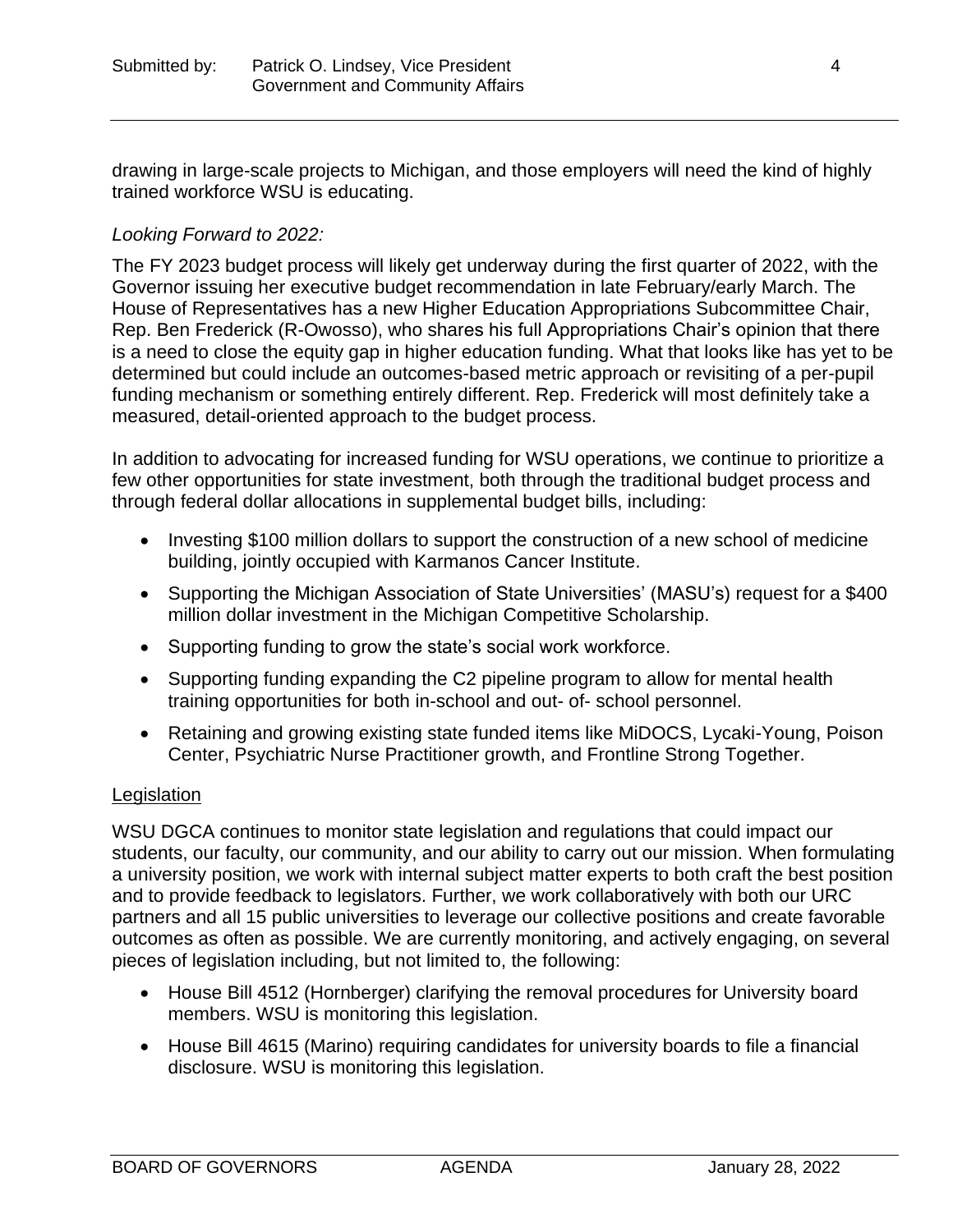- Senate Joint Resolution F (McBroom) requiring university board meetings to be open to the public. This is a constitutional amendment proposal requiring a heightened 2/3 vote of both chambers before being put onto the ballot during the next general election for approval by the people. WSU is monitoring this initiative.
- House Joint Resolution K (Hornberger) requiring university board meetings to be open to the public. This is a constitutional amendment proposal requiring a heightened 2/3 vote of both chambers before being put onto the ballot during the next general election for approval by the people. WSU is monitoring this initiative.
- Senate Bills 637 (Chang) and 638 (Outman) create important opportunities for coresponse models and community crisis responses teams to actively engage in the criminal legal process, potentially diverting individuals who would be better served through behavioral health interventions from the traditional criminal justice system. This legislation was actively informed by WSU team members and the WSU Center for Behavioral Health and Justice. WSU is supportive of these bills. They have been presented to the Governor for signature.
- Senate Bill 582 (Wojno) would prohibit a public body, including a university, from carrying out research involving canines. Legislation that aims to restrict, or arbitrarily eliminate the ability to conduct potentially life-saving research, is not something WSU supports.
- House Bill 5183 (Tate) which moves up the effective date of legislation signed last term allowing student athletes to be compensated for their name, image, or likeness. WSU is monitoring this legislation.
- House Bills 5556(Roth)-5557(Damoose) allowing community colleges to offer a fouryear Bachelor of Science in Nursing (BSN) degree program. This legislation is a reintroduction and has been consistently reintroduced each legislative session for nearly 18 years. WSU opposes this legislation but is actively working with the bill sponsors to convene a stakeholder workgroup to discuss the issue, non-legislative solutions, and ways the legislature could leverage existing infrastructure to support rural healthcare needs.

# Appointments

The Division of Government and Community Affairs monitors and engages in the Gubernatorial Appointment process to ensure that Warrior voices are at the tables where decisions are being made. Recent successes include:

*Michigan Early Stage Venture Investment Corporation Board of Directors.* Dawn Batts, Ph.D., of Bloomfield, is a capital strategist for TechTown Detroit. She holds a Ph.D. in Business and Cultural Anthropology from Wayne State University, Master of Business Administration from the University of Michigan, and Bachelor of Arts in Accounting from Michigan State University. Dr. Batts is appointed to represent a member of the general public with the requisite knowledge and experience in finance and business investment. She will serve for a term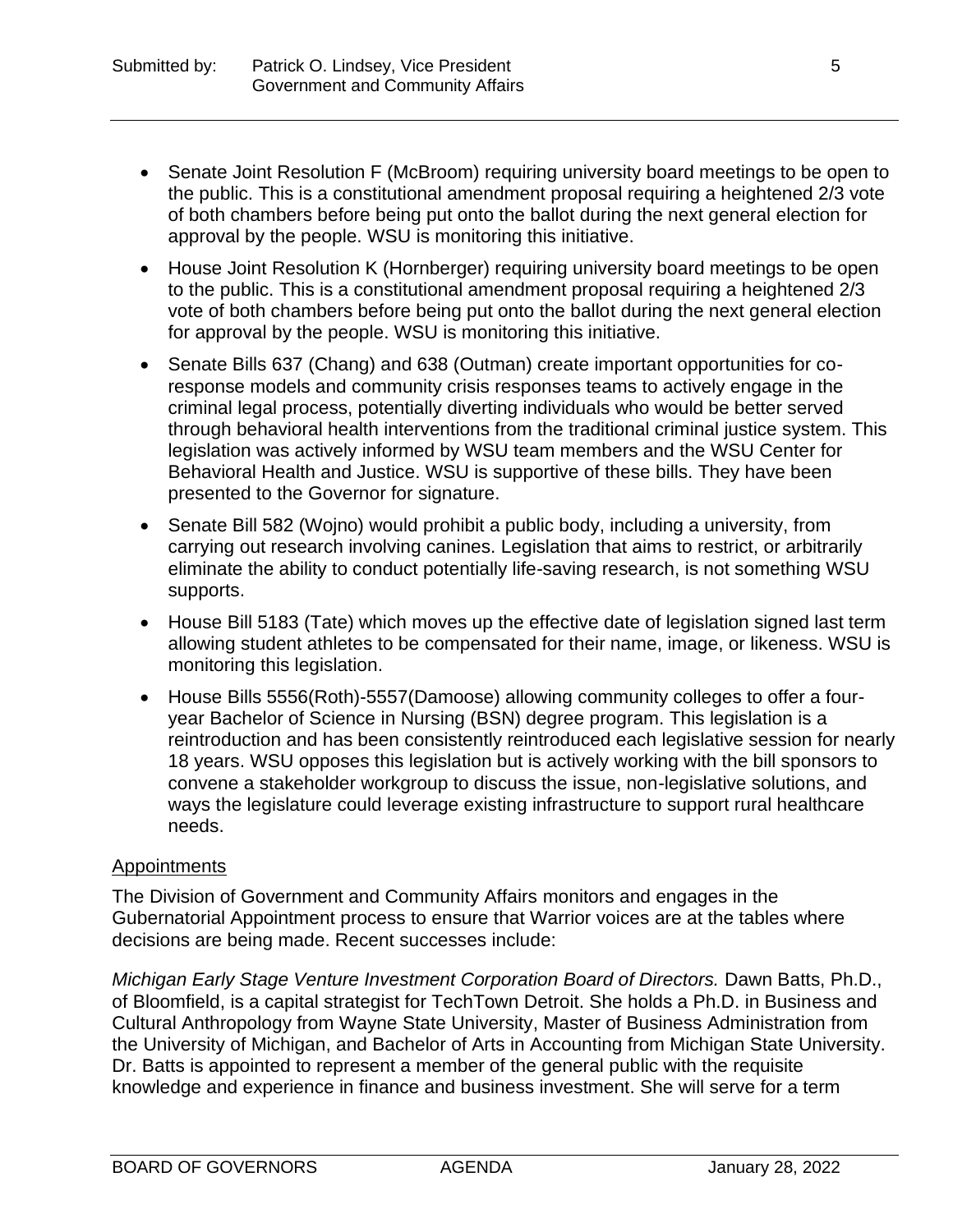commencing November 10, 2021 and expiring June 13, 2024. Dr. Batts succeeds Jeb Burns whose term expired June 13, 2021.

*Environmental Permit Review Commission.* Carol J. Miller, Ph.D., of Ann Arbor, is a professor of civil and environmental engineering Wayne State University and the director of WSU Healthy Urban Waters. She holds a Ph.D., Master of Science, and Bachelor of Science in Civil Engineering from the University of Michigan. Dr. Miller is appointed for a term commencing November 10, 2021 and expiring August 28, 2025. She succeeds Jeffery King whose term expired August 28, 2021.

## Legislative Tours and Meetings

The Division is always looking for opportunities to bring legislators to our campus. This fall, we were able to host several meaningful tours of campus and the newly opened STEM Innovation Learning Center. Included in our fall tours were:

- Lieutenant Governor Garlin Gilchrist
- State Representative Abraham Aiyash
- State Representative Karen Whitsett
- State Senator Stephanie Chang

When we cannot bring members to campus, we try our best to bring campus leaders to legislators! On October 27, President Wilson joined the DGCA team in Lansing for a full day of meetings with legislative leaders.

## Student Legislative Engagement

The Division of Government and Community Affairs partners with students, faculty and staff who have an interest in participating in the legislative process. Recently, members of Science Policy Network-Detroit, a student group at WSU that aims to break down barriers between policy makers and researchers, testified before the House Health Policy Committee regarding the damaging impact lead exposure can have on people.

## **GOVERNMENT HEALTH AFFAIRS**

## School of Medicine Lobby Day

On December 2, we hosted 30 medical students for a virtual lobby day. The group of students took part in the MPAC (Medical Political Action) elective over the course of the semester. The course covers topics such as advocacy, health policy, and the political process. The lobby day was originally to be in person, but with the rising number of COVID cases in the state, we switched to a virtual platform. Students met with legislators and spoke about their experience at the School of Medicine and health policy topics important to them. We received a lot of positive feedback from the students and from the state legislators.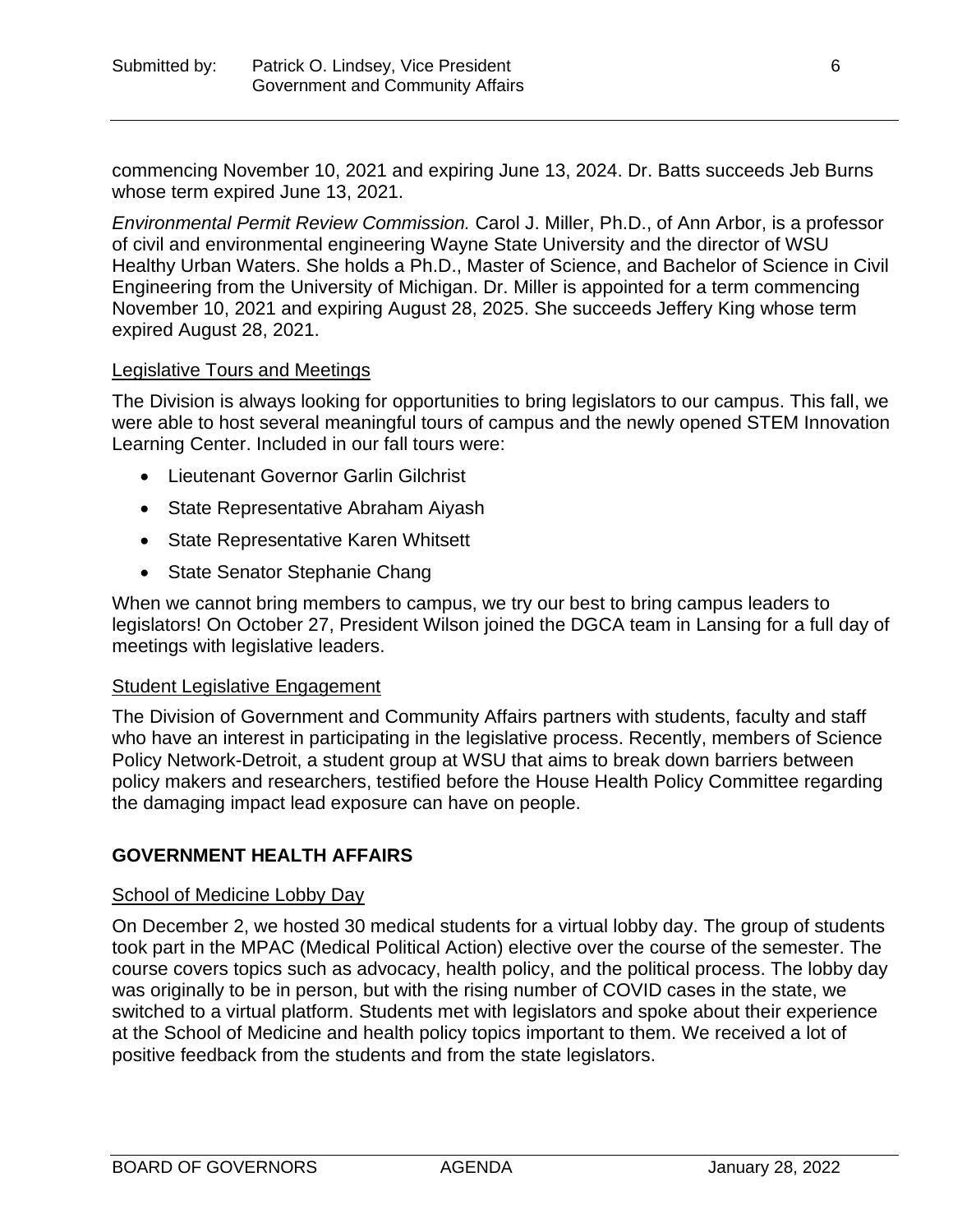# Graduate Medical Education (GME) Reform – MIDOCs

WSU and other members of the MIDOCs consortium had its third cohort of residents start in July 2021. As a reminder, this program is funded through direct state appropriations, which are then leveraged to receive federal dollars. The federal government approved the State's plan of how it will use those funds and how we will flow the money to the residency programs. The first cohort contains eight residents, the second cohort contains 24, and the third contains 20. Last year, the State appropriated \$5.1 million for the program. MIDOCs leveraged this funding, along with a funds contributed from the consortium, to receive a federal match totaling \$16 million. The State appropriated \$6.4 million for FY22. This will allow us to host 24 new residents beginning July 2022. Residency specialties include psychiatry, internal medicine, family medicine, general surgery, OB-GYN, and pediatrics.

### Lycaki-Young Fund

The Lycaki-Young fund was first introduced in the mid-1990s. Since that time, WSU has received more than \$100 million in state funds to support care for the mentally ill and those affect by substance abuse. WSU has been a leader in providing critically important services to those affected in Wayne County and beyond. For example, we host one of the largest Methadone clinics in the country. The State appropriated \$5.6 million for FY22.

### The Michigan Poison Center

Th Michigan Poison Center (PC) receives more than 65,000 calls per year related to emergencies, most involving children. Tenet Corp. and DMC hosted the Center for more than 60 years, but it no longer fits in their scope of services plan. This is a significant opportunity for Wayne State to demonstrate our public health mission and expertise across the entire state. The PC serves all counties in Michigan and continues to play an active role in outreach on the COVID-19 pandemic. Additionally, they are focusing educational efforts on opioid overdoses and lead poisoning across the state. The state appropriated \$1.2 million for the program for FY22. We are actively seeking opportunities to increase funding in future years.

#### School of Medicine Engagement with Community Leaders:

Dean Schweitzer is conducting meetings with community leaders and influencers in Detroit. The meetings are introductory in nature and for the Dean to form connections with key contacts. Thus far, we have focused on scheduling meetings with community health and wellness related organizations, women's health and LGBTQ primary care organizations, Latin, Arab, and Chaldean-American organizations, and religious leaders.

## **COMMUNITY AFFAIRS**

#### President's Community Advisory Group (PCAG)

On Wednesday, December 15, 2021, the Division of Government and Community Affairs hosted the President's Community Advisory Group (PCAG) meeting via Zoom. PCAG meets quarterly and its purpose is to provide input, feedback, and guidance to President Wilson and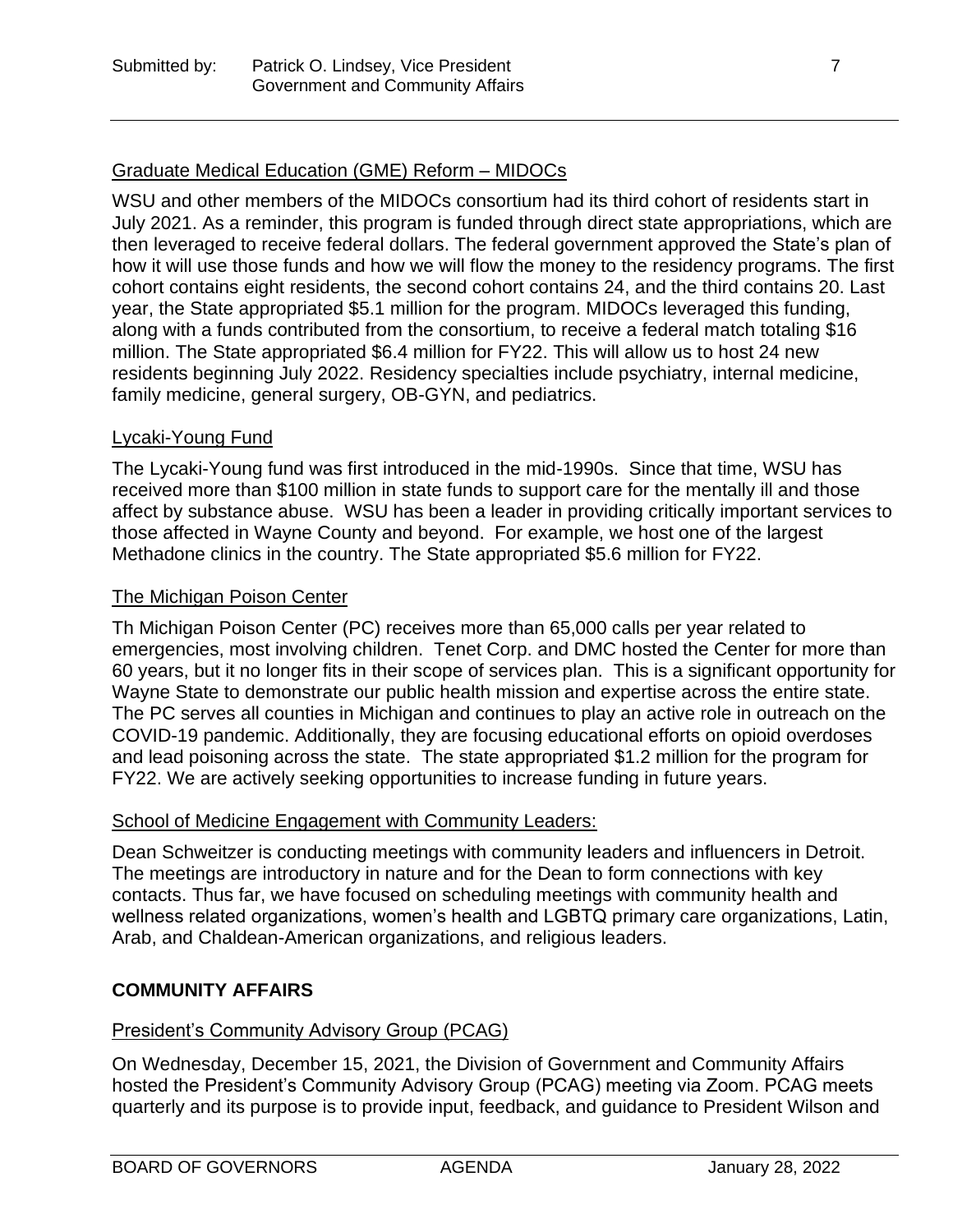the Division of Government and Community Affairs (DGCA) regarding the University's mission, strategic plan, and priorities. PCAG serves in an advisory capacity, not governance.

The Winter 2021 meeting was held virtually and featured an update from President Wilsonon the university's improving graduation rates and an overview of the WSU x KCI Project.

#### **Sponsorships**

DGCA is pleased to represent WSU at various community-based events supporting non-profit events and activities. During the past few months, WSU supported the following organizations:

- Black Family Development's Annual Dinner and Awards
- Arab American Women's Business Council Annual Signature Event
- LA SED Holiday Drive
- Fellowship Chapel's upcoming 55<sup>th</sup> Anniversary.

#### City Of Detroit Government

On January 4, 2022, Detroit City Council will begin a new session with six new Council Members. At the time of this writing, we anticipate that current President Pro Tem Mary Sheffield will be selected as President for the new term.

In anticipation of this potential scenario, in anticipation of this, Patrick Lindsey and Stacie Clayton met with Member Sheffield in early December to discuss how WSU might work more closely with City Council on research projects in Urban Planning, Political Science, Urban Studies, providing interns and other areas of mutual interest.

#### Annual Tribute to Rev. Dr. Martin Luther King, Jr.

The Wayne State University Annual Rev. Dr. Martin Luther King, Jr. Tribute was presented to the public on Monday, January 17, the actual day the nation celebrated Rev. Dr. King. The program was completely virtual again this year due to campus health and safety protocols. In addition to it being available at 10am and 5pm on WSU's website, it also could be viewed on Comcast Channel 900 at 2pm and 8pm. The keynote speaker for this year's program was Detroit native and Wayne State University's 2021 Distinguished Alum, Christopher W. Wilson. Mr. Wilson serves as Director of Experience and Design at the Smithsonian's National Museum of American History. A question and answer session followed with the event host, Greg Bowens of Bowens Co. Public and Media Relations and a WSU alumnus, as well.

*Lift Every Voice and Sing* and the *Star-Spangled Banner* were sung by Detroit's own Ms. Zania Alake', a 2021 finalist on The Voice. Zania also gave a stirring performance of *A Change is Gonna Come*.